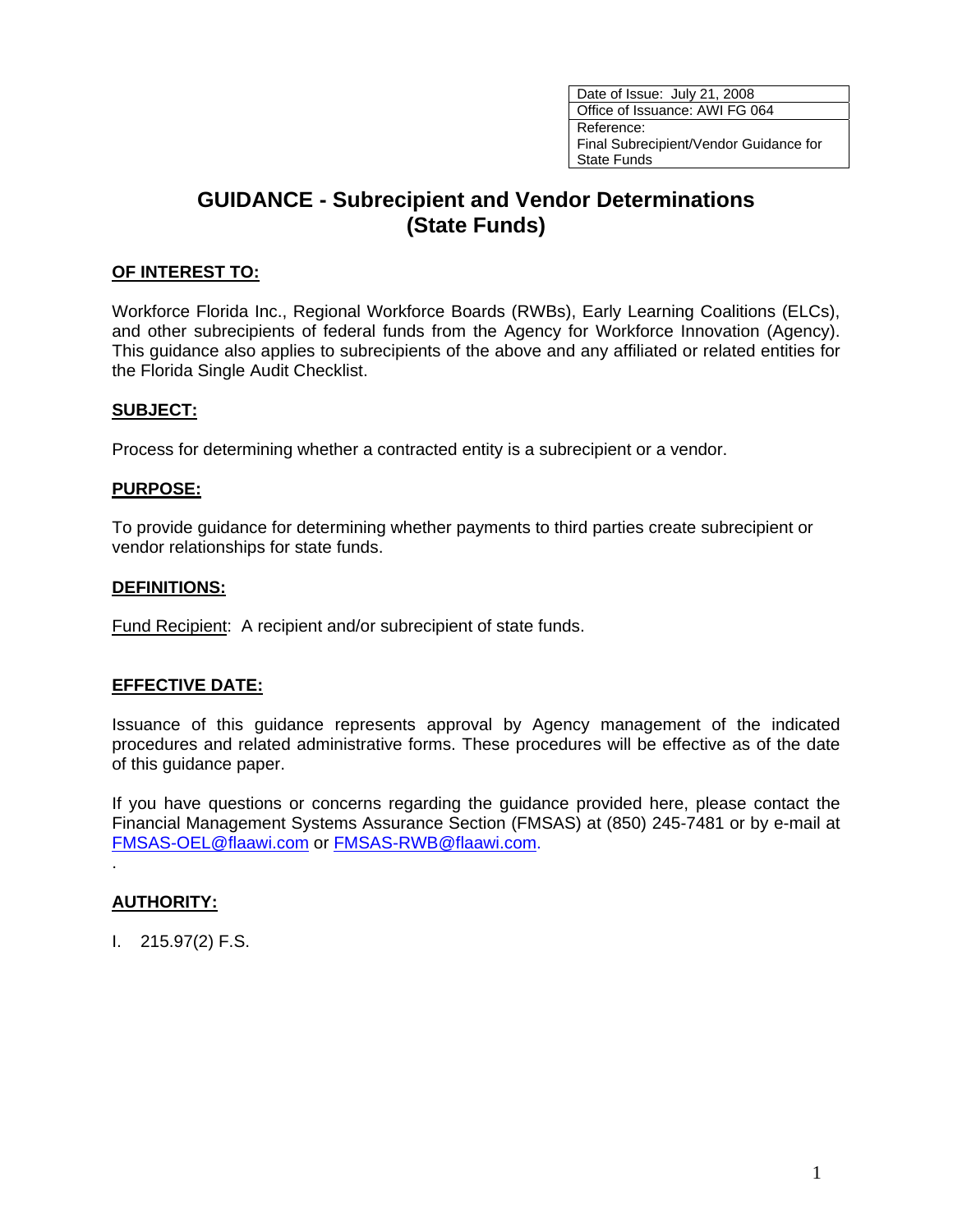## **STATE SUBRECIPIENT AND VENDOR DETERMINATION CHECKLIST (215.97, F.S.)**

Florida Single Audit Act. State awards expended by a recipient/subrecipient are subject to audit under Section 215.97, F.S., the "Florida Single Audit Act". The Florida Single Audit Act Checklist for Non-State Organizations – Recipient/Subrecipient vs. Vendor Determination (DFS-A2-NS) (Effective 7/05) shall be used to determine the applicability of the Florida Single Audit Act to non-state organizations. State agencies, recipients, and subrecipients that provide state financial assistance to non-state organizations shall complete this form and retain it in their records. Whenever a non-state organization is determined to be a recipient or subrecipient of state or federal financial assistance, the standard audit language contained on Form DFS-A2-CL (Effective 7/05) must be included in the document that establishes the State's, recipient's, or subrecipient's relationship with the non-state entity. A copy of forms DFS-A2-NS and DFS-A2-CL may be obtained at the Department of Financial Services Website at <https://apps.fldfs.com/fsaa> and at the Agency for Workforce Innovation Purchasing Office intranet site at:<http://www.floridajobs.org/generalservices/purchasing.html>

YES NO

 1. Are funds for this contract subject to the Florida Single Audit act? If yes, then forms DFS-A2-NS and DFS-A2-CL must be completed and included in the contract routing package for Agency review and approval.

| Subrecipient | Vendor | <b>AWI Contract Number:</b>        |
|--------------|--------|------------------------------------|
|              |        |                                    |
|              |        | <b>Contract Manager Name:</b>      |
|              |        | <b>Contract Manager Signature:</b> |
|              |        |                                    |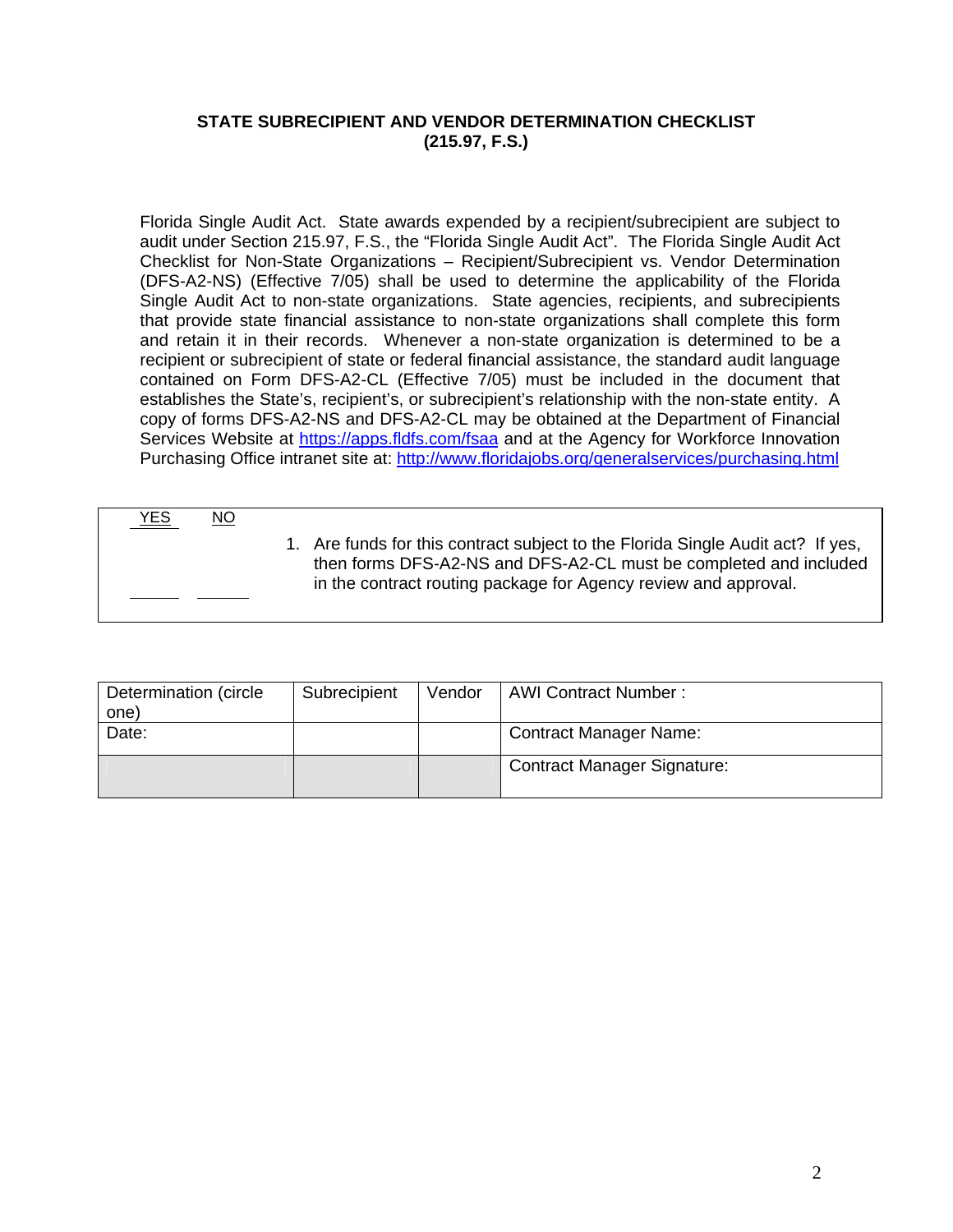# **FLORIDA SINGLE AUDIT ACT CHECKLIST FOR NON-STATE ORGANIZATIONS** - **RECIPIENT/SUBRECIPIENT VS. VENDOR DETERMINATION**

*This checklist and the standard contract audit language may be obtained electronically from the Department of Financial Services' website (https://apps.fldfs.com/fsaa).* 

If a Florida Single Audit Act State Project Determination Checklist has not been previously completed, please complete it now. (Applies only to State agencies)

This checklist must be used by State agencies to evaluate the applicability of the Florida Single Audit Act (FSAA) to non-state organizations after a state program has been determined (using the Florida Single Audit Act State Project Determination Checklist) to provide state financial assistance (i.e. is a State Project as defined in 215.97 (2), F.S.). This checklist assists in determining if the non-state organization is a vendor, recipient/subrecipient, or an exempt organization.

*Recipients and subrecipients of state financial assistance must also use this checklist to evaluate the applicability of the FSAA to non-state organizations to which they provide State resources to assist in carrying out a State Project.* 

Name of Non-state Organization:

Type of Non-state Organization:

(i.e. nonprofit, for-profit, local government; if the non-state organization is a local government, please indicate the type of local government – municipality, county commission, constitutional officer, water management district, etc.)

Awarding Agency:

Title of State Project:

Catalog of State Financial Assistance (CSFA) Number:

Contract/Grant/Agreement Number:

| <b>YES</b>                                                                                                                                                                         | <u>NO</u> |                                                                                                                                                                                                                   |  |  |  |
|------------------------------------------------------------------------------------------------------------------------------------------------------------------------------------|-----------|-------------------------------------------------------------------------------------------------------------------------------------------------------------------------------------------------------------------|--|--|--|
|                                                                                                                                                                                    |           | 1. Is the non-state organization a district school board, charter school, community college, public<br>university, government outside of Florida, or a Federal agency?                                            |  |  |  |
|                                                                                                                                                                                    |           | 2. Is the relationship with the non-state organization only to procure commodities (as defined in<br>287.012(5) F.S.)?                                                                                            |  |  |  |
|                                                                                                                                                                                    |           | 3. Does the relationship with the non-state organization consist of only Federal resources, State<br>matching resources for Federal Programs or local matching resources for Federal Programs?                    |  |  |  |
|                                                                                                                                                                                    |           | 4. Does the relationship with the non-state organization consist of only State maintenance of<br>effort $(MOE)^1$ resources that meet all of the following criteria?                                              |  |  |  |
|                                                                                                                                                                                    |           | A. Do Federal Regulations specify the requirements for the use of the State MOE resources<br>and are there no additional State requirements?                                                                      |  |  |  |
|                                                                                                                                                                                    |           | Do contracts contain sufficient language to identify the State MOE resources and the<br>B.<br>associated Federal Program?                                                                                         |  |  |  |
|                                                                                                                                                                                    |           | C. Do A-133 audit requirements apply to the State MOE resources and do contracts stipulate<br>that the State MOE resources should be tested in an A-133 audit in accordance with<br>Federal Program requirements? |  |  |  |
| MOE refers to the Federal maintenance of effort/level of effort requirements as defined by OMB Circular A-133<br>Compliance Requirement G (Matching, Level of Effort, Earmarking). |           |                                                                                                                                                                                                                   |  |  |  |
| If any of 1-4 above is yes, the recipient/vendor relationship determination does not need to be completed because<br>the FSAA is not applicable to the non-state organization.     |           |                                                                                                                                                                                                                   |  |  |  |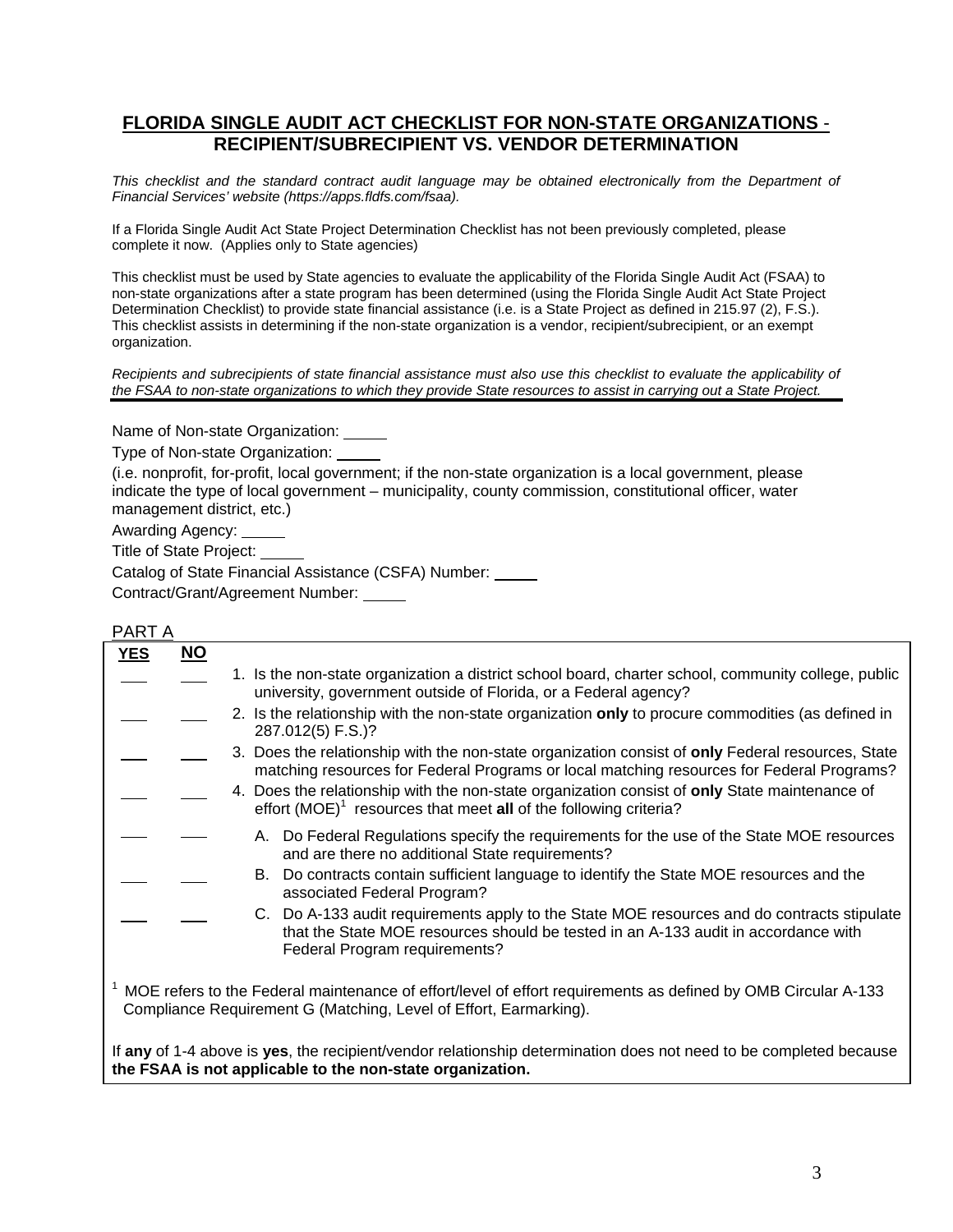#### PART B

Recipient/Vendor Relationship Determination:

The following should be analyzed for each relationship with a non-state organization where it has been determined that the state program provides state financial assistance (i.e. is a State Project) and the non-state organization is not exempt based on the questions above. This relationship may be evidenced by, but not limited to, a contract, agreement, or application.

# **YES NO**

- 1. Does State law or legislative proviso create the non-state organization to carry out this State Project?
- 2. Is the non-state organization required to provide matching resources not related to a Federal Program?
	- 3. Is the non-state organization required to meet or comply with specified State Project requirements in order to receive State resources? (State Project requirements include laws, rules, or guidelines specific to the State Project such as eligibility guidelines, specified types of jobs to be created, donation of specified assets, etc. Specified State Project requirements do not include procurement standards, general guidelines, or general laws/rules.)
		- 4. Is the non-state organization required to make State Project decisions, which the State agency would otherwise make? (e.g. determine eligibility, provide case management, etc.)
		- 5. Is the non-state organization's performance measured against whether State Project objectives are met? (e.g. number of jobs to be created, number of patients to be seen, number of disadvantaged citizens to be transported, etc. Performance measures may or may not be related to State performance-based budgeting.)

If **any** of the above is **yes**, there is a **recipient/subrecipient relationship** and the non-state organization **is** subject to the FSAA. Otherwise the non-state organization is a **vendor** and is **not** subject to the FSAA.

## PART C

Based on your analysis of the response above and discussions with appropriate agency personnel, state your conclusion regarding the non-state organization.

| (Check one)        | <b>Recipient/Subrecipient:</b> | Vendor: | <b>Exempt Organization:</b> |
|--------------------|--------------------------------|---------|-----------------------------|
| <b>Comments:</b>   |                                |         |                             |
| <b>Print Name:</b> |                                |         | <b>Telephone Number:</b>    |
| Title:             |                                |         |                             |
| Signature:         |                                |         | Date:                       |

Note it is the program personnel's responsibility to notify Finance and Accounting of which non-state organizations have been determined to be recipients and are receiving state financial assistance (i.e. disbursements must be coded as 7500 object code in FLAIR).

*Note it is possible to have a contractual agreement with a non-state organization under Chapter 287, Florida Statutes, and still consider the non-state organization a recipient under the Florida Single Audit Act.* 

If a recipient/subrecipient relationship exists the standard contract audit language, including Exhibit 1 (DFS-A2-CL), must be included in the document that established the State's, recipient's, or subrecipient's relationship with the non-state entity.